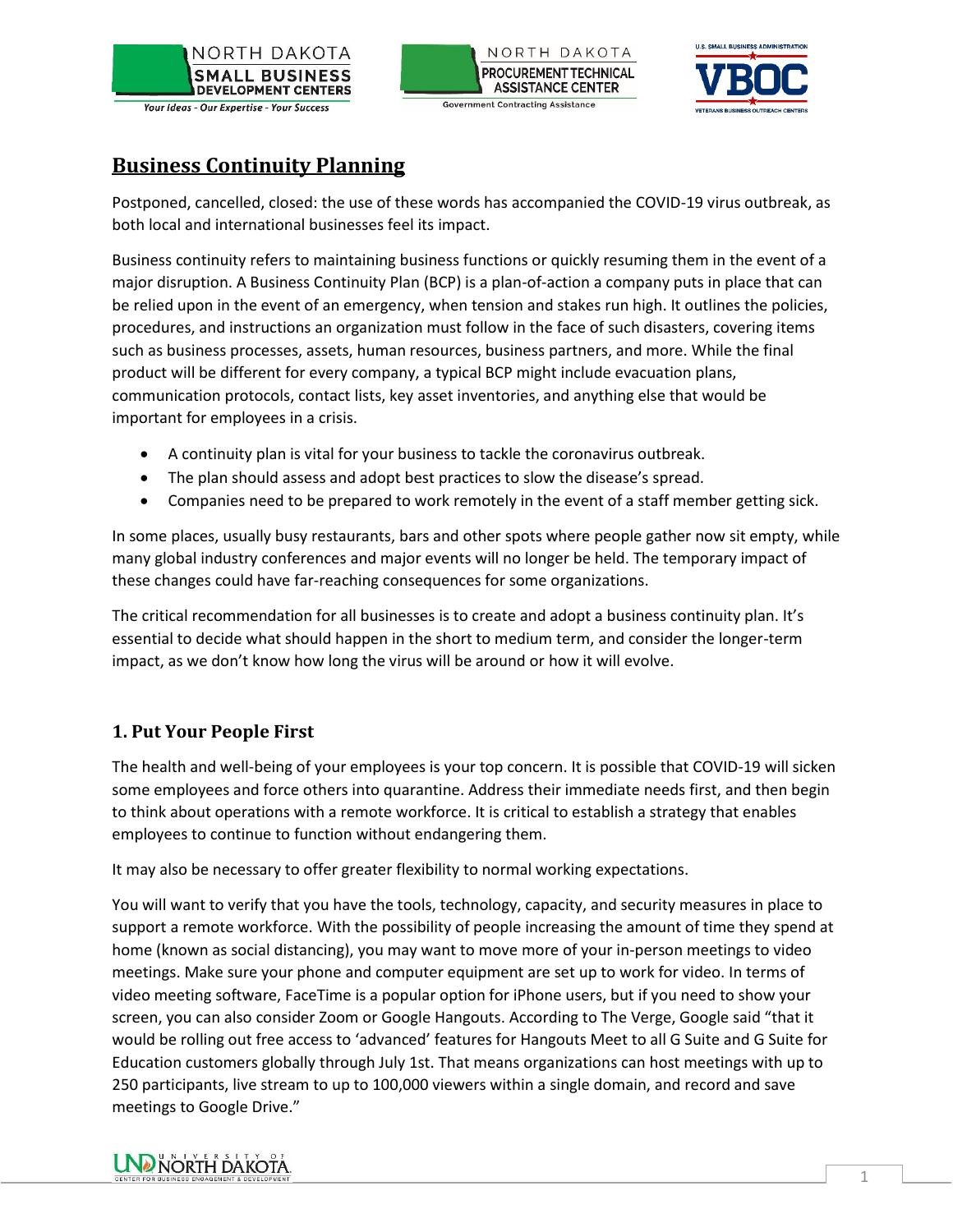#### **2. Assemble Your** *A-Team*

A BCP is only as effective as the people who put it into action. It's critically important to be specific about who will be directly involved, from the plan's owner to those it affects. Getting these people on board during the planning stages can help with creating a stronger, clearer plan and a consistent message. Appoint at least one Point Person or selected team members to devise a response strategy and coordinate pandemic readiness activities. It may also be necessary to identify backup personnel. If you don't already have one as part of your business continuity plan for small business, create a backup plan in the event that you get sick and are unable to perform your job. Identify and lock in a few people whom you can trust to step in for you if needed.

A note of caution: while others may be involved in the plan's execution, it's imperative that the most senior leadership is involved—and seen as involved—in the company's decision-making. This will help to quell any fear and misinformation that can arise in such scenarios.

#### **3. Communicate**

When faced with a catastrophe, people want clear, straightforward steps that they can follow and know they've covered their bases. It's best to leave as little to interpretation as possible, and considering diverse perspectives will help make the plan as detailed and clear as needs warrant. Create a communications plan that includes providing employees and customers with regular situation updates as well as actions taken. Stay up to date, and take care to ground your communications in official and verifiable news sources, such as the Centers for Disease Control and Prevention (CDC) and World Health Organization (WHO). By staying informed, you can better prepare for what's coming and gain a sense of control (even if just a little) over the rapidly evolving situation. And being equipped with the facts will help you educate (and calm) any nervous inquiries and clients.

Proactively manage your client relationships. Strong relationships are everything in the face of uncertainty, especially with setting expectations and avoiding losing customers. Over communication in these situations, so if a client is feeling unsure, they can lean on you, the professional. If you've been doing a good job of relating to your clients and building that trust, it should be easier to reach an ideal outcome for both you and your client. Set your audience's minds at ease and let them know that you're prepared to handle whatever comes your way. Acknowledge the coronavirus and that it's something your business is aware of and thinking about.

Don't forget to think through the impact on your brand and what would need to be updated, including messaging and imagery on your website and social channels.

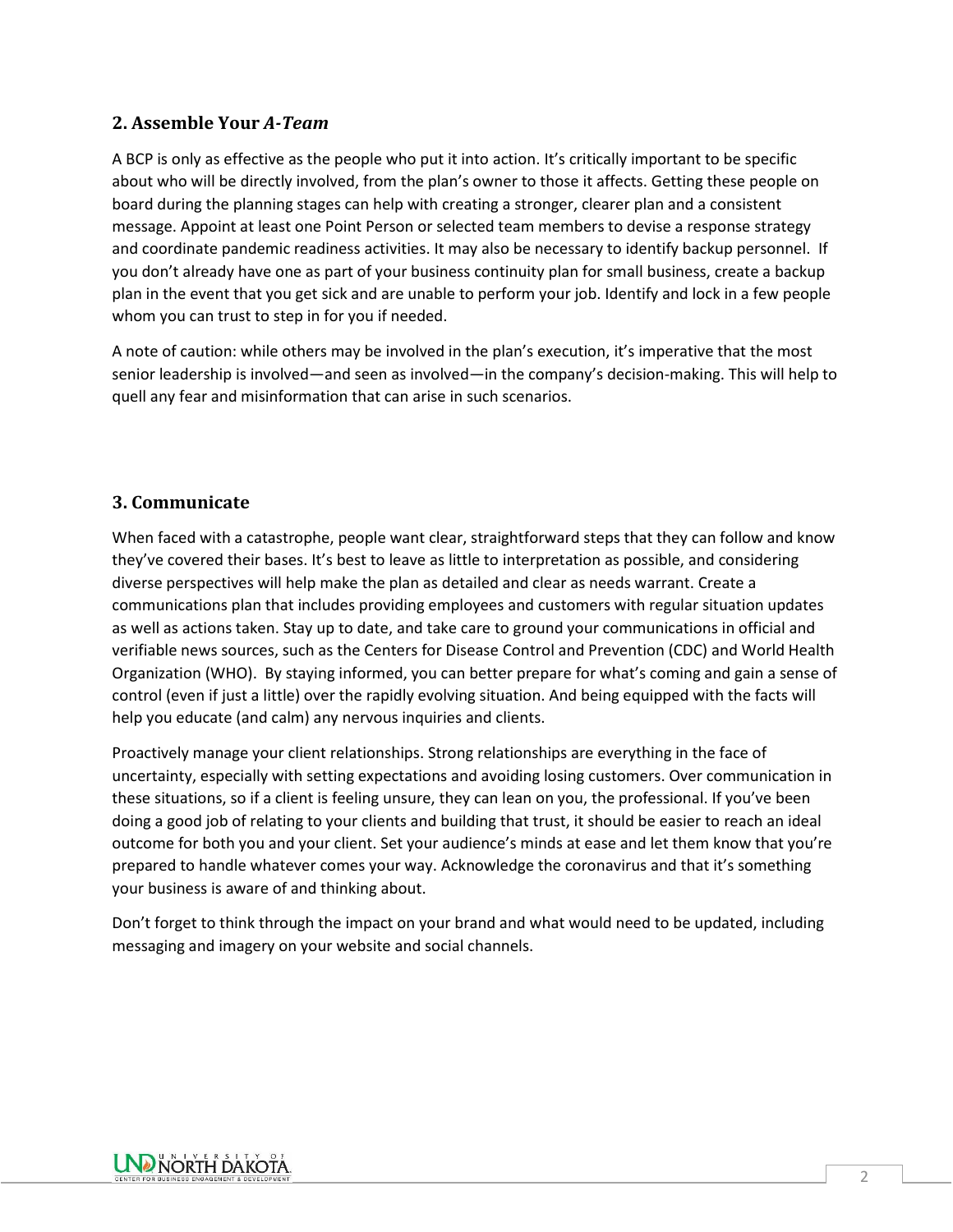## **4. Review Existing Plans and Policies**

Before taking any action, pause to review your existing Business Continuity and Disaster Recovery Plans. If the plans are sufficiently thorough, they should address a variety of contingencies that could disrupt the firm's businesses, including potential pandemics. Plans should also be sufficiently flexible and reflect the firm's size, complexity, and business activities. It will ensure the firm's process and controls are identified and followed during a pandemic event.

Strong and clear policies will help to legally protect your business from unforeseen circumstances like the coronavirus:

- Revisit your cancellation and rescheduling policies
- Consider a Force Majeure clause in contract or agreement documents (Also important to note is that we are NOT in Force Majeure land right now.) A Force Majeure clause (1) specifies the events which enable either party to declare a force majeure/act of God event, (2) how a party should notify its counterparty about the occurrence, and (3) the consequences after a force majeure event has occurred. A force majeure clause should apply to each party in an agreement.
- A Safe Working Environment clause tells your clients that your company maintains a safe work environment at all times and complies with all health and safety laws, directives and rules and regulations. Thus, you can reserve the right to discontinue service in the event some unsafe conditions arose such as areas affected by communicable diseases.
- A Failure of Company to Perform Services clause ensures that your clients understand the procedure should you not be able to perform your services.

## **5. Prioritize Key Business Functions**

Next you'll want to assess your business processes, determine which areas are vulnerable, map dependencies, and estimate the potential losses if those processes go down for a given amount of time—from hours to weeks or more. You can start by identifying the critical products and services your company delivers and the customers or clients they are delivered to. This will help with prioritizing those parts of the BCP that pertain to the business's most high-value assets, functions, and relationships.

#### **6. Know your Financial Position**

An important part of business preparedness in the face of coronavirus and creating a business continuity plan for small business is knowing the ins and outs of your finances. This will help you to understand how much business you can afford to lose each month and start making plans if needed. Answer the following questions to start getting a better picture of your finances.

What is your projected monthly revenue each month over the next 3-6 months?

What are your monthly costs (business and living expenses) each month over the next 3-6 months?